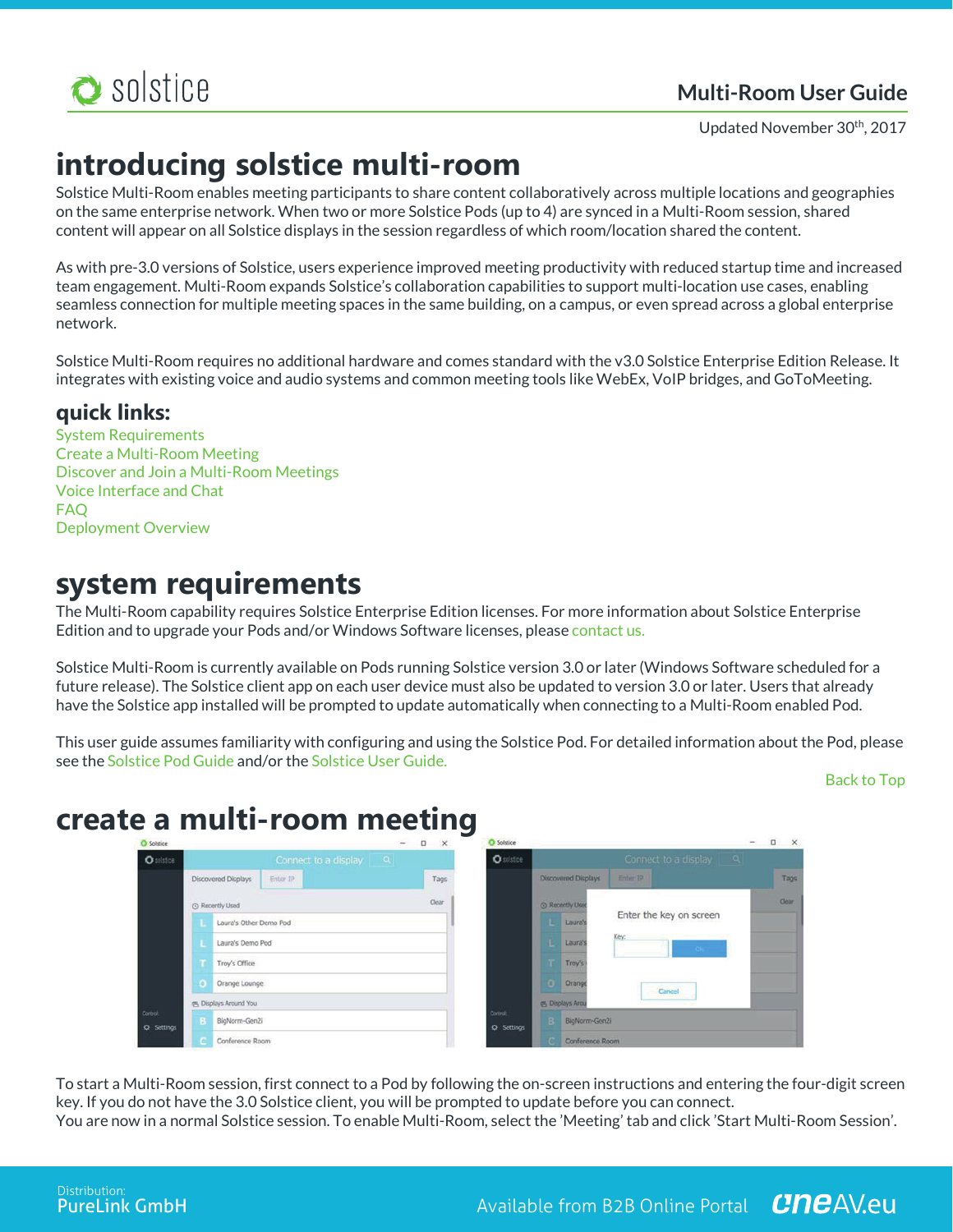

| Solstice                     |                                 |          | □                                         | X                 |
|------------------------------|---------------------------------|----------|-------------------------------------------|-------------------|
| Solstice                     | Meeting Options                 | $\times$ |                                           | <b>Disconnect</b> |
| Use:                         | Multi-Room<br>Moderate          |          |                                           |                   |
| $\mathcal{A}% _{0}$<br>Share |                                 |          | $\overline{\alpha}$ , $\overline{\alpha}$ |                   |
| $\square$ Layout             |                                 |          |                                           |                   |
|                              |                                 |          |                                           |                   |
|                              | <b>Start Multi-Room Session</b> | ?        |                                           |                   |
|                              |                                 |          |                                           |                   |
| Control:                     |                                 |          |                                           |                   |
| Meeting<br>$\circledcirc$    |                                 |          |                                           |                   |
| Settings<br>✿                |                                 |          |                                           |                   |
|                              |                                 |          |                                           |                   |

Name your meeting in the session name field (required).

| Solstice                     |                     |                                 | $\Box$ | $\times$     |
|------------------------------|---------------------|---------------------------------|--------|--------------|
| Solstice                     |                     | Multi-Room Options              | ×      | K Disconnect |
| Use:                         | Session Name*       | Multi-Room Demo                 |        |              |
| Share<br>∢                   | Add an audio bridge |                                 | ŦТ     |              |
| $\square$ Layout<br>Control: |                     |                                 |        |              |
| Meeting<br>$\circledcirc$    |                     |                                 |        |              |
| <b>Settings</b><br>✿         | <b>CANCEL</b>       | <b>Start Multi-Room Session</b> |        |              |

Once you start the session, the meeting name will appear as an in-progress meeting in the discovery list visible in other users' Solstice devices, so be sure to give appropriate meeting names and avoid naming sensitive meeting topics specifically. Add audio/video conferencing information as needed. This field can be populated with any type of audio information, such as a direct phone line, a conference bridge and PIN, or even a VTC link. Solstice will display this info to additional users that join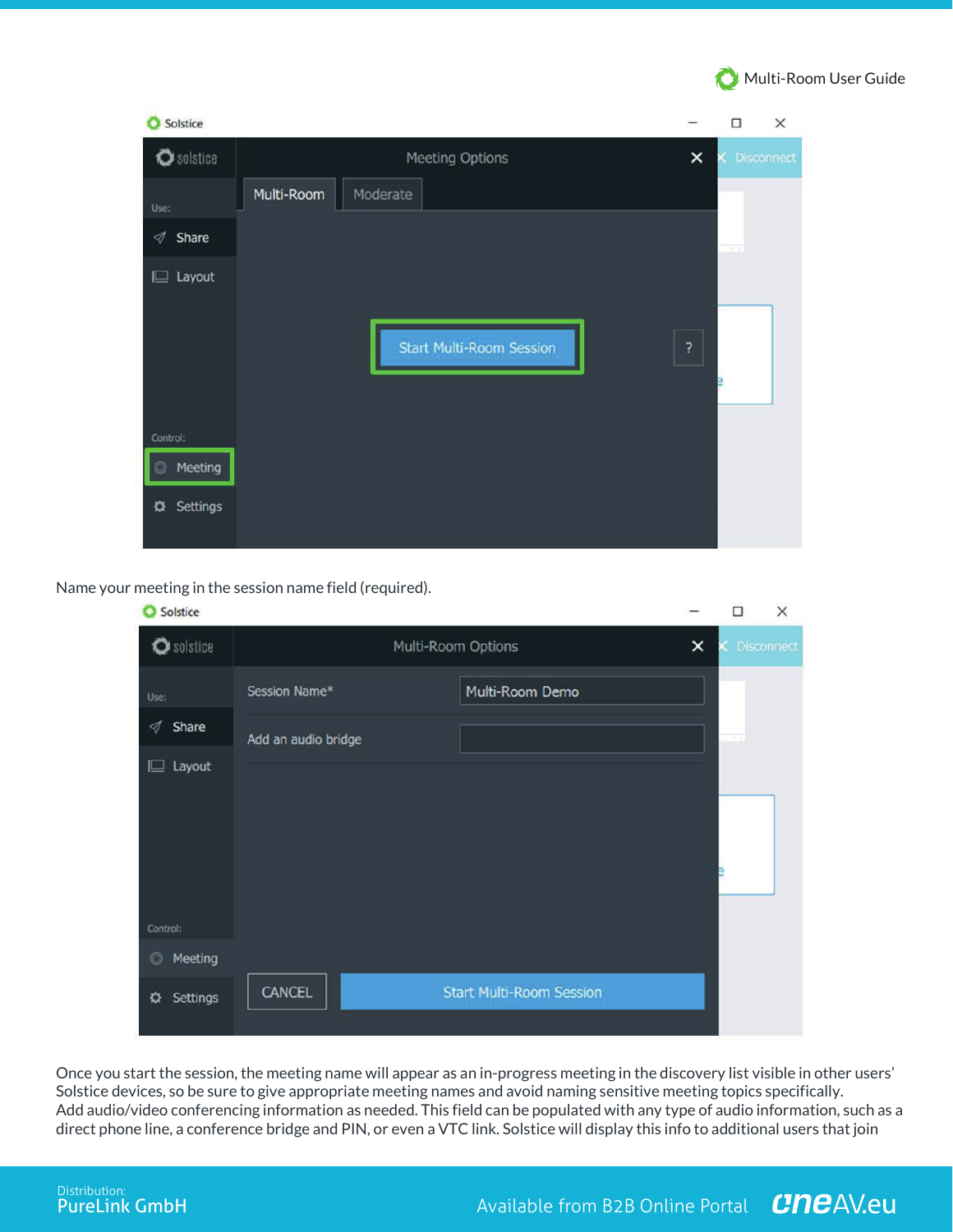

and parse it intelligently when users click audio/video connection info from their client device. Phone numbers will be autodialed from devices with calling capabilities and Solstice will auto-detect VTC links and launch appropriate third-party client apps (e.g. Zoom, Skype, Webex, etc) if they are installed on the user's device.

When meeting name and audio bridge fields are completed, click 'Start Multi-Room Session' to make the session available for connection from users in other locations on your network. If the desired participants are already aware of the meeting, they can see and join the meeting from their locations and the host only needs to approve them into the meeting when they request to join. If the meeting organizer would like to invite guests to join the meeting, the organizer/host can send invitations to the meeting, by clicking the 'Invite' icon in the Multi-Room section of the session screen:

| Solstice             |                                                |     | $\Box$       | ×              |
|----------------------|------------------------------------------------|-----|--------------|----------------|
| Solstice             | <b>Connected to: Multi-Room Demo</b>           |     | X Disconnect |                |
| Use:<br>۰<br>Share   | 303-555-2918<br>Dial for audio bridge<br>Chat: | To. |              |                |
| ⊫<br>Layout          | Welcome to Multi-Room Demo                     |     |              |                |
| 88<br>Multi-Room     |                                                |     |              |                |
| Control:             | Say something to the team                      |     |              | в              |
| Meeting<br>O         | Participants: matt has joined.                 |     |              |                |
| <b>Settings</b><br>٠ | Laura<br>matt<br>Laura's Other Demo Pod        |     |              | $+1$<br>Invite |

Clicking this icon opens an email window pre-populated with the meeting name and any audio/video conferencing information you have provided. The email may be sent to anyone. Users with network access will enjoy full use of Solstice Multi-Room. Users outside of your network will not be able to connect to the meeting with Solstice, however they are able to connect and participate via the audio/video conferencing. The link in the email will open the meeting discovery screen in the user's Solstice client application if it is installed, or direct them to the installation link if the Solstice client is not yet installed.

| Welcome to<br><b>Design Review</b>                                                                                     |     |
|------------------------------------------------------------------------------------------------------------------------|-----|
| Get the App & Join<br>Already have the app?<br>Join in person at one of the pad locations below or connect another pod |     |
| <b>Board Room</b><br>Alsa, 900, Esprais, John Oldern,                                                                  |     |
| <b>Pilons Peak</b><br>Dearname.                                                                                        | 2.1 |
| Dial in<br>Call (303) 555 2189 to join the conference call                                                             |     |

When someone requests to join your meeting, you will get an alert in the Solstice client application that allows you to approve or reject the request. If moderator mode is enabled (optional), you will also see an option to accept the user and make them a moderator, giving them the ability to approve or reject future join and share requests.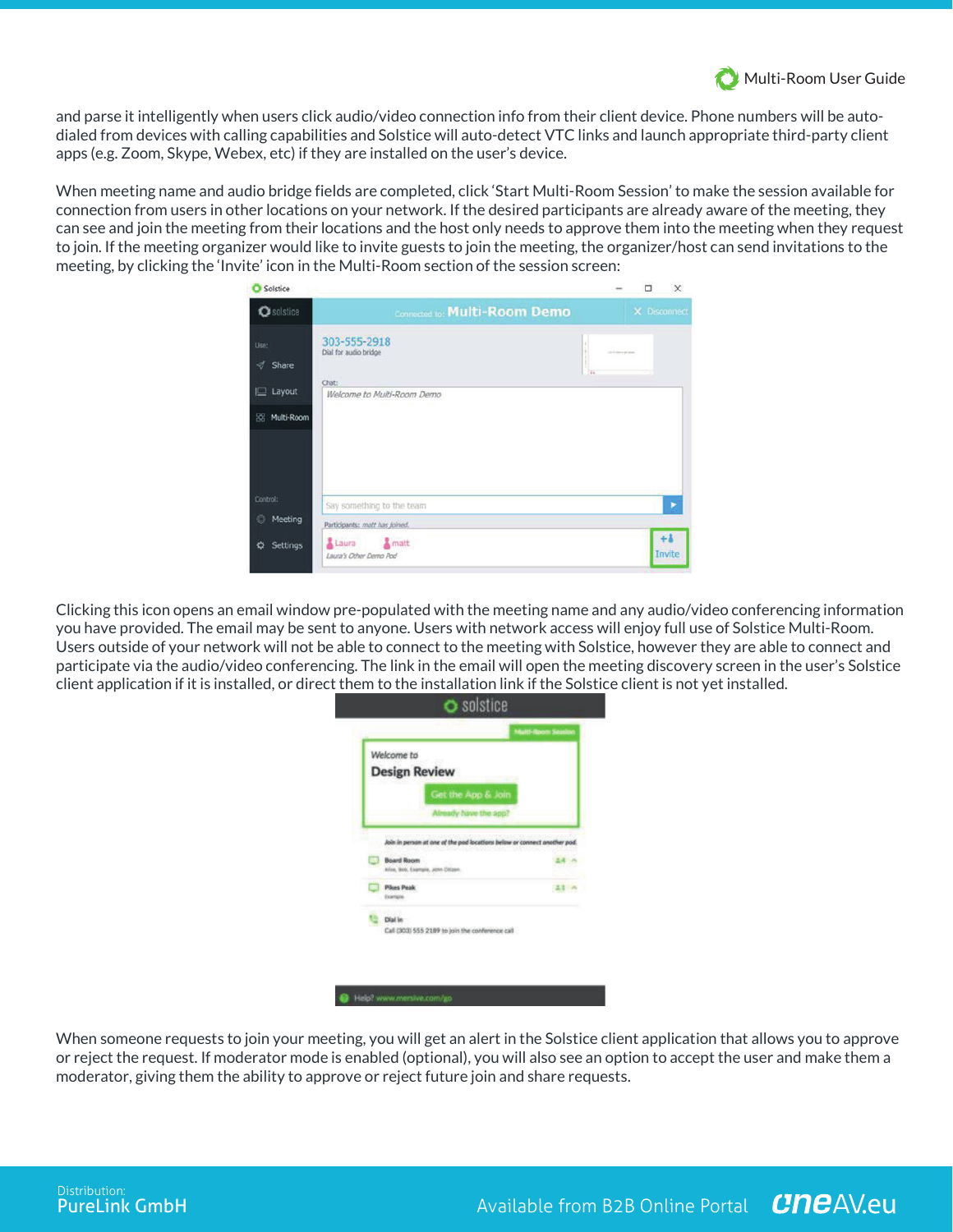

| Solstice<br>О                    |                                                     |                        | $\Box$            | $\times$ |
|----------------------------------|-----------------------------------------------------|------------------------|-------------------|----------|
| Solstice                         | Moderator Control                                   | $\times$               | <b>Disconnect</b> |          |
| Use:<br>$\triangleleft$<br>Share | matt<br>Reject<br>Approve<br>would like to connect. | Accept as<br>Moderator | $\overline{a}$    |          |
| $\square$ Layout                 |                                                     |                        |                   |          |
| BB Multi-Room                    |                                                     |                        |                   |          |
| Control:                         |                                                     |                        |                   |          |
| $\triangle$ Alerts $\bullet$     |                                                     |                        |                   | ×        |
| Meeting<br>$\circledcirc$        |                                                     |                        |                   |          |
| <b>Settings</b><br>≎             |                                                     |                        | $+1$<br>Invite    |          |

Back to Top

# **discover and join an existing meeting**

When Solstice users open their client apps, they will see a list of Multi-Room sessions in progress in addition to Solstice displays available for connection.

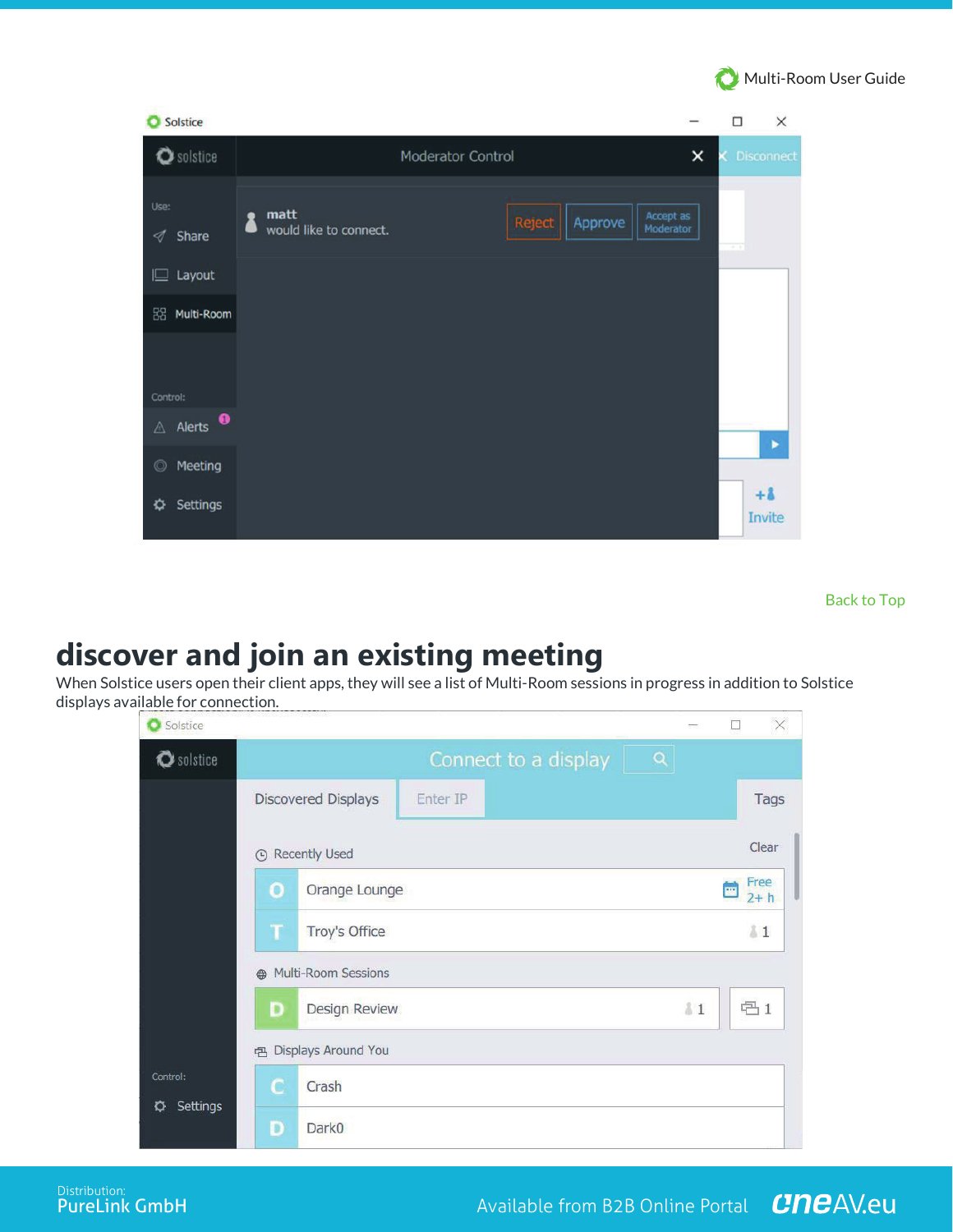

Solstice Connect to a display O solstice  $\mathbf Q$ Enter IP **Discovered Displays** Tags Clear **4** Recently Used **BigNorm Synced Displays: Solstice** Laura's Other Demo Pod Multi-Room Se Multi-Ro **已1**  $\mathbf{1}$ **色 Displays Around**  $O<sub>k</sub>$ Conferer Control: ☆ Settings g2i\_parry  $G2iSrv$  1

This view shows the name of the meeting, the number of linked displays, and the locations or names of those linked displays.

To join a Multi-Room session in progress, click on the session name and enter the screen key visible on the display in the room from which you'd like to join. For security and authentication, users will always be required to enter the four-digit screen key when requesting to join a Multi-Room session.

| Solstice           | $\begin{array}{c c c c c c} \hline \multicolumn{3}{c }{\mathbf{C}} & \multicolumn{3}{c }{\mathbf{C}} & \multicolumn{3}{c }{\mathbf{R}} \end{array}$          |
|--------------------|--------------------------------------------------------------------------------------------------------------------------------------------------------------|
| $\bullet$ solstice | Q<br>Connect to a display                                                                                                                                    |
|                    | <b>Discovered Displays</b><br>Enter IP<br>Tags                                                                                                               |
|                    | Clear<br><b>Recently Used</b><br>$\odot$<br>Join Multi-Room Demo from<br>Laura's<br>Laura's Other Demo Pod?<br>ь<br>В<br><b>BigNorm</b>                      |
|                    | We'll send a request to current participants. Upon approval,<br>s<br>Solstice<br>Laura's Other Demo Pod will join the session.<br>Multi-Room Ses<br><b>d</b> |
|                    | <b>名1</b><br>M<br>Cancel<br>Ok<br>$\frac{1}{2}$<br>Multi-Ro                                                                                                  |
| Control:           | Displays Around You<br>凸                                                                                                                                     |
| Settings<br>∝      | Conference Room<br>с<br>œ<br>$n$ ) narry                                                                                                                     |

The owner of the meeting will receive a notification that you would like to join the session from a new location and can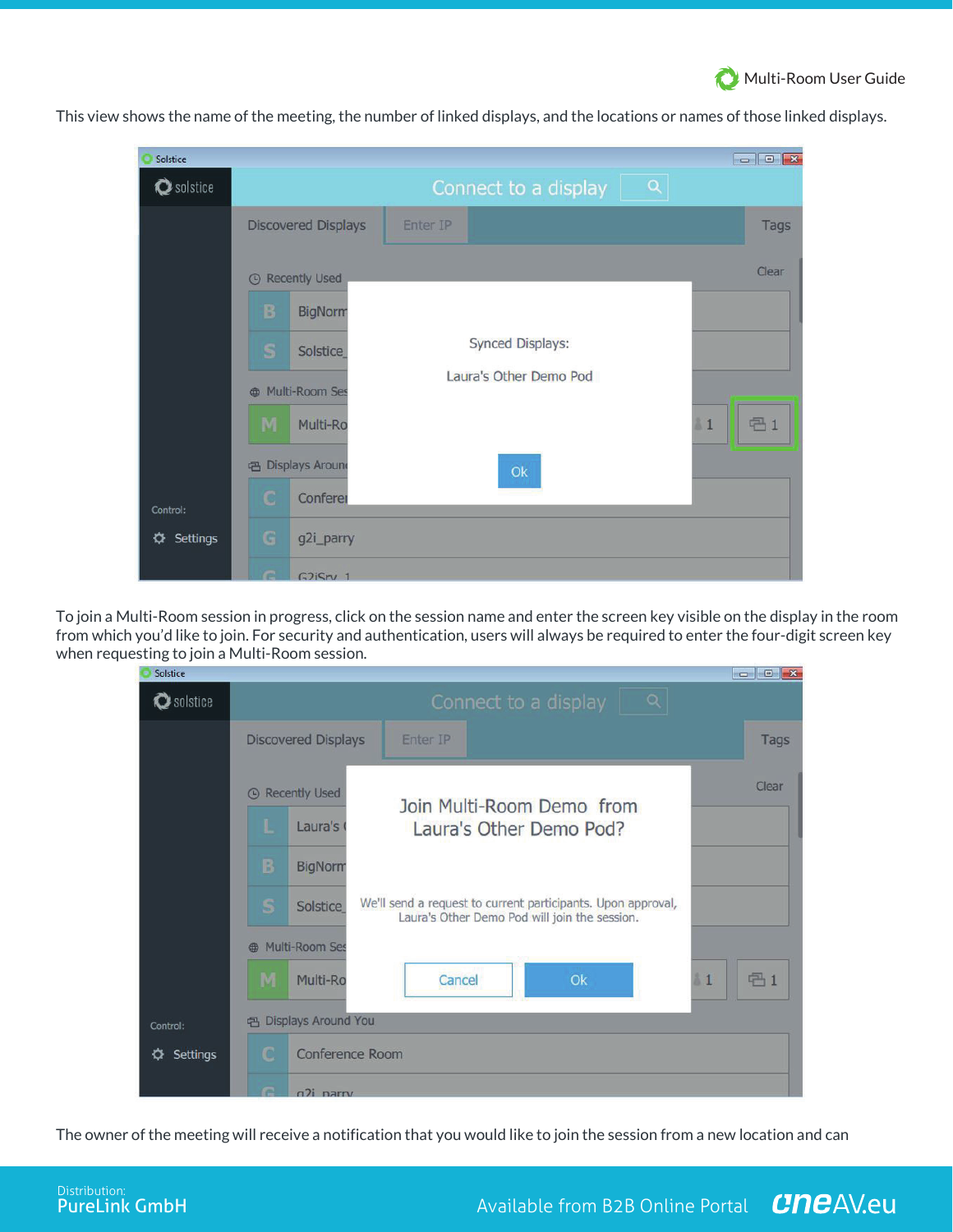

approve or reject your request. If the request is approved, the meeting content will appear in your location, and you will be able to share and control content collaboratively with Solstice as if you were in the room with the other participants. You will also see an additional Multi-Room tab providing session information, chat, and third-party conferencing information supplied by the host, such as a dial-in number or Zoom URL.

Back to Top

# **voice interface and chat**

Solstice Multi-Room is designed to run alongside your existing audio and video conferencing tools, providing a collaborative meeting content solution to supplement voice and video conferencing. Solstice users can easily enter audio/video conferencing info into the Multi-Room session which other users can see/access when they join the session.

The meeting organizer can also easily send out the Multi-Room and audio/video call-in info to desired participants via the built in 'Invite' option, which auto-generates an email invite using the default mail client on the organizer's device.

Solstice Multi-Room also has its own chat function to allow users in separate locations to coordinate as needed, especially if users are having trouble accessing the meeting audio or haven't yet dialed in.

| Solstice             |                                                    | $\begin{array}{c c c c c} \hline \multicolumn{3}{c }{\mathbf{C}} & \multicolumn{3}{c }{\mathbf{C}} & \multicolumn{3}{c }{\mathbf{X}} \\\hline \multicolumn{3}{c }{\mathbf{C}} & \multicolumn{3}{c }{\mathbf{C}} & \multicolumn{3}{c }{\mathbf{X}} \\\hline \multicolumn{3}{c }{\mathbf{C}} & \multicolumn{3}{c }{\mathbf{C}} & \multicolumn{3}{c }{\mathbf{X}} \\\hline \multicolumn{3}{c }{\mathbf{C}} & \multicolumn{3}{c }{\mathbf{C}} & \multicolumn{3$ |
|----------------------|----------------------------------------------------|-------------------------------------------------------------------------------------------------------------------------------------------------------------------------------------------------------------------------------------------------------------------------------------------------------------------------------------------------------------------------------------------------------------------------------------------------------------|
| O solstice           | <b>Connected to: Multi-Room Demo</b>               | X Disconnect                                                                                                                                                                                                                                                                                                                                                                                                                                                |
| Use:<br>Share<br>⊲   | 303-555-2918<br>Dial for audio bridge              | $\overline{11}$<br>$-4 - 1$                                                                                                                                                                                                                                                                                                                                                                                                                                 |
| Layout<br>╚          | Chat:<br>Hey, what's the dial in passcode?<br>matt |                                                                                                                                                                                                                                                                                                                                                                                                                                                             |
| 器<br>Multi-Room      | 8134<br>Laura                                      |                                                                                                                                                                                                                                                                                                                                                                                                                                                             |
| Control:             | Say something to the team                          | ٠                                                                                                                                                                                                                                                                                                                                                                                                                                                           |
| Meeting<br>O         | Participants:                                      |                                                                                                                                                                                                                                                                                                                                                                                                                                                             |
| <b>Settings</b><br>∝ | matt<br>Laura<br>Laura's Other Demo Pod            | $+1$<br><b>Invite</b>                                                                                                                                                                                                                                                                                                                                                                                                                                       |

Back to Top

# **faq**

# **Will I need to update my software to use the Multi-Room feature?**

Yes. You need to be using Solstice 3.0 or later and you will need Solstice Enterprise Edition to use Multi-Room. If you have current software maintenance, you can update to the latest version in the Pod's configuration panel or through the Solstice Dashboard. Contact Mersive to update expired maintenance licenses and/or to update your Solstice licenses to Enterprise Edition.

**Can older Solstice clients be used with Multi-Room?**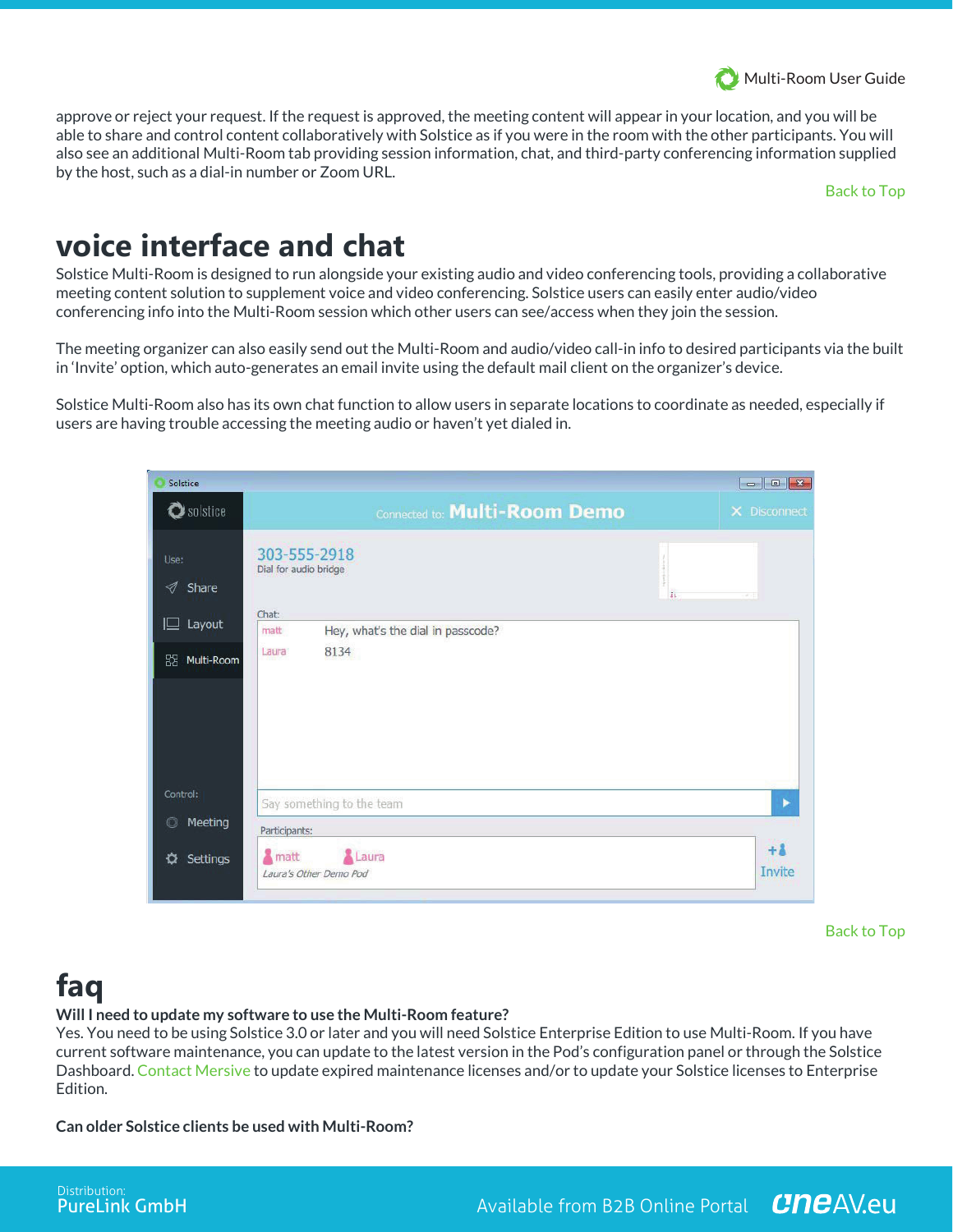

No. You need to download a new client from a 3.0 or later Pod or download it from our website. Old clients connecting to a 3.0 Solstice Pod will be offered the new client automatically.

#### **Is special hardware required?**

No special/additional hardware is required. Solstice Multi-Room runs on existing Solstice Pods with Enterprise Edition on version 3.0 or later (Gen1 Pod hardware excluded).

#### **Does Multi-Room work with my Solstice Windows Software version?**

No, not today. Initially, only the Pod will support Multi-Room. Solstice Windows Software support for Multi-Room is scheduled for a future release.

#### **Can anyone start a Multi-Room session or does it require a special version of the client?**

Any user in a Pod-enabled room can enter the on-screen code and start a Multi-Room session. Participants will use the same Solstice client to start a Multi-Room session as they use to connect and share media to any Solstice Display.

#### **How many Pods can join a Multi-Room session?**

Up to 4.

### **Doesn't this mean that anyone on my network can start a session with any name? What about misuse of this new capability?**

Users must be authorized on your corporate network to connect to a Pod and will also need to enter the on-screen key before they can start session. These authentication steps ensure that users can't connect from outside a room with a Pod. At that point, social convention dictates user behaviors in the same way that a meeting participant can write anything she wants on a whiteboard during the meeting.

#### **Is a special license required for Multi-Room to work?**

The Solstice Multi-Room capability is part of the 3.0 Enterprise Edition of Solstice. Any Enterprise Pod on version 3.0 or later can take advantage of Multi-Room. A non-Enterprise Pod will not be able to take part in Multi-Room sessions. Updating a standard Pod to Enterprise Edition is straightforward. Use the Pod's configuration panel or the Solstice Dashboard to upgrade your Pod(s) or contact Mersive for assistance.

## **What does it cost?**

Multi-Room is included in the 3.0 Enterprise Version. Pods that have current software maintenance can update to Multi-Room capability by updating to 3.0. Enterprise Pods whose maintenance has expired will need to purchase updated maintenance to have access to the 3.0 version of the software. Maintenance is 20% of the purchase price paid annually.

## **Is Multi-Room compatible with all client platforms (Windows, OSX, Android, and iOS)?**

Yes. Users can connect to a Multi-Room session using any Solstice client on any of the supported platforms.

## **Does Multi-Room support content audio? For example, if I share a video file will participants in other rooms hear the audio soundtrack?**

Yes. Multi-Room supports content audio streams. This includes audio from any post being shared from any platform – video files, desktop audio from a PC, and audio from iOS devices that are mirroring into the session. Solstice does not natively support voice as part of the Multi-Room meeting. Instead, users can leverage their existing voice and video conferencing infrastructure in tandem with Solstice Multi-Room.

## **Does Solstice Multi-Room offer voice calling?**

No, but users can make use of their existing voice infrastructure – video teleconferencing software, mobile phones, conference bridges, or desktop lines – in Multi-Room sessions. These voice conferencing systems can be integrated into Multi-Room sessions: a user adds voice dial-in information in their Solstice client and this information is presented to participants when they join the Multi-Room session.

## **How does Solstice Multi-Room work with my existing Web Conferencing infrastructure?**

Solstice provides support for third party voice solutions including web conferencing, audio-bridges, and cellphones. Users put dial-in information into the Solstice client allowing other participants to see and connect to conference audio. For example, by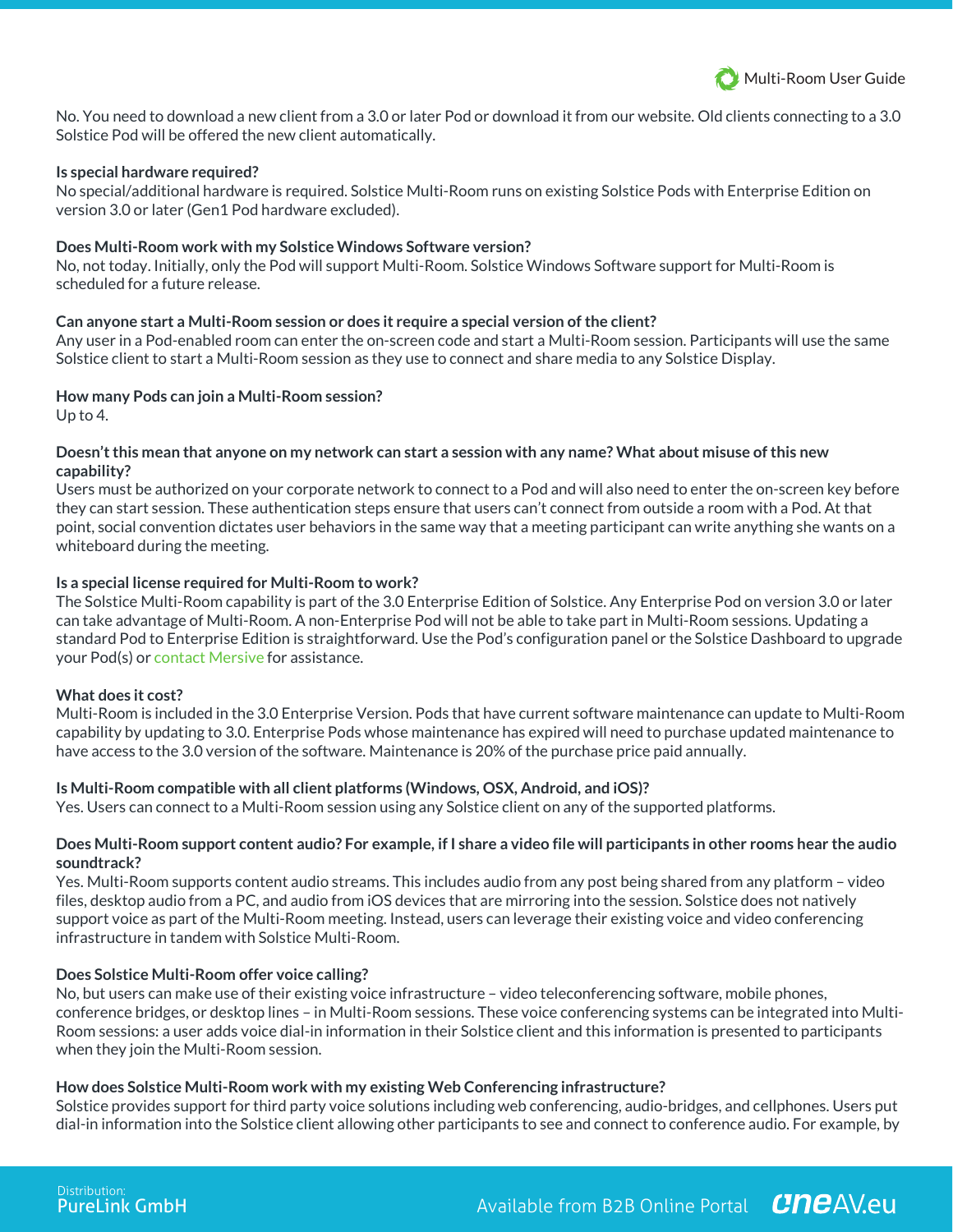

adding a WebEx link and PIN in the Solstice client, a content-centric meeting across multiple locations can leverage WebEx for voice and Solstice for multi-threaded content collaboration.

# **I currently use Web Conferencing for meetings across multiple locations and geographies. Why would I use Solstice Multi-Room?**

Solstice is best suited for meetings between same-company participants because they tend to be more interactive with a heavier reliance on content sharing by multiple participants, and are typically more ad hoc when it comes to scheduling. Solstice Multi-Room is designed to address the needs of today's meeting culture which relies on rapid setup and breakdown, and on broader engagement leveraging simultaneous streams of content – resulting in increased levels of productivity and higher fidelity decision making and planning. If you want to include participants outside of your company, you can still bridge them into a Multi–Room meeting using your existing conferencing solutions.

# **I've already deployed Solstice throughout my enterprise, and I'd rather not make use of Multi-Room yet. Can it be disabled?**

Yes. The Multi-Room feature can be disabled in the Solstice Dashboard. Simply de-select the 'Enable Multi-Room' option. Once it's disabled, the feature will not appear in connected clients and cannot be enabled except through the Dashboard.

# **How do I know what Multi-Room sessions are available to join?**

Multi-Room sessions are discovered using the Solstice client in the same way you discover Solstice rooms. Simply open the Solstice client to see the list of sessions and what rooms/displays have already joined. Note that users must be authenticated on the network to see the discovery list.

# **Can anyone join an ongoing Multi-Room Session?**

Users that request to join a session from a new location must be approved by a participant already in the session. Joining a session from a location that is already ongoing only requires normal Solstice authentication.

# **What about privacy? How do I keep people from knowing about a Multi-Room meeting I've started?**

In the same way that users can 'discover' Solstice Displays available for connections, users can also see ongoing Multi-Room session names in their clients. This type of transparency means efficient and real-time feedback about ongoing meetings, but it should also be kept in mind when naming meetings about sensitive topics. Regardless of session name, unwanted requests to join a Multi-Room session can be ignored.

## **Can I use Multi-Room without enabling the on-screen room code?**

No. When the Multi-Room feature is enabled on a Pod, on-screen codes are automatically enabled as well. This ensures that users can join sessions but maintains two-factor authentication/security.

# **What about users who aren't on my network? Can they join a Multi-Room session from anywhere on the Internet?**

While outside participants not on the network cannot share content directly into a Multi-Room session via Solstice, outside users can be bridged into the session via an internal user leveraging traditional video teleconferencing (VTC) products. A user on the company network can bridge outside users into the meeting by inviting them to a VTC meeting and then sharing that application to the Solstice Multi-Room session. As an example, a WebEx teleconference can be setup in tandem with a Multi-Room session by a company user who then sends an invite to an outside user. The internal user can then share the WebEx desktop application into the Solstice session, displaying the WebEx from the external user across the Solstice Displays in the Multi-Room meeting. That guest's content, video, and audio will be shared in the Multi-Room meeting.

## **But how can a guest participant, outside of the company network, also view and control the Solstice meeting?**

They can't. Users outside of the network must use existing video teleconferencing services to participate. While their presentations and video can be shared into the Solstice session, they will not be able to see any other content shared into the Solstice session.

## **I'm in a room with a Solstice Pod and I want to join a session that's already underway. How do I join?**

Tap the session you want to join and enter the on-screen code shown on the Solstice display in your room. A request to add your room to the session will be sent to the participants that are already connected in the session. Once your request is approved, the display in your room will join the session and your client will join.